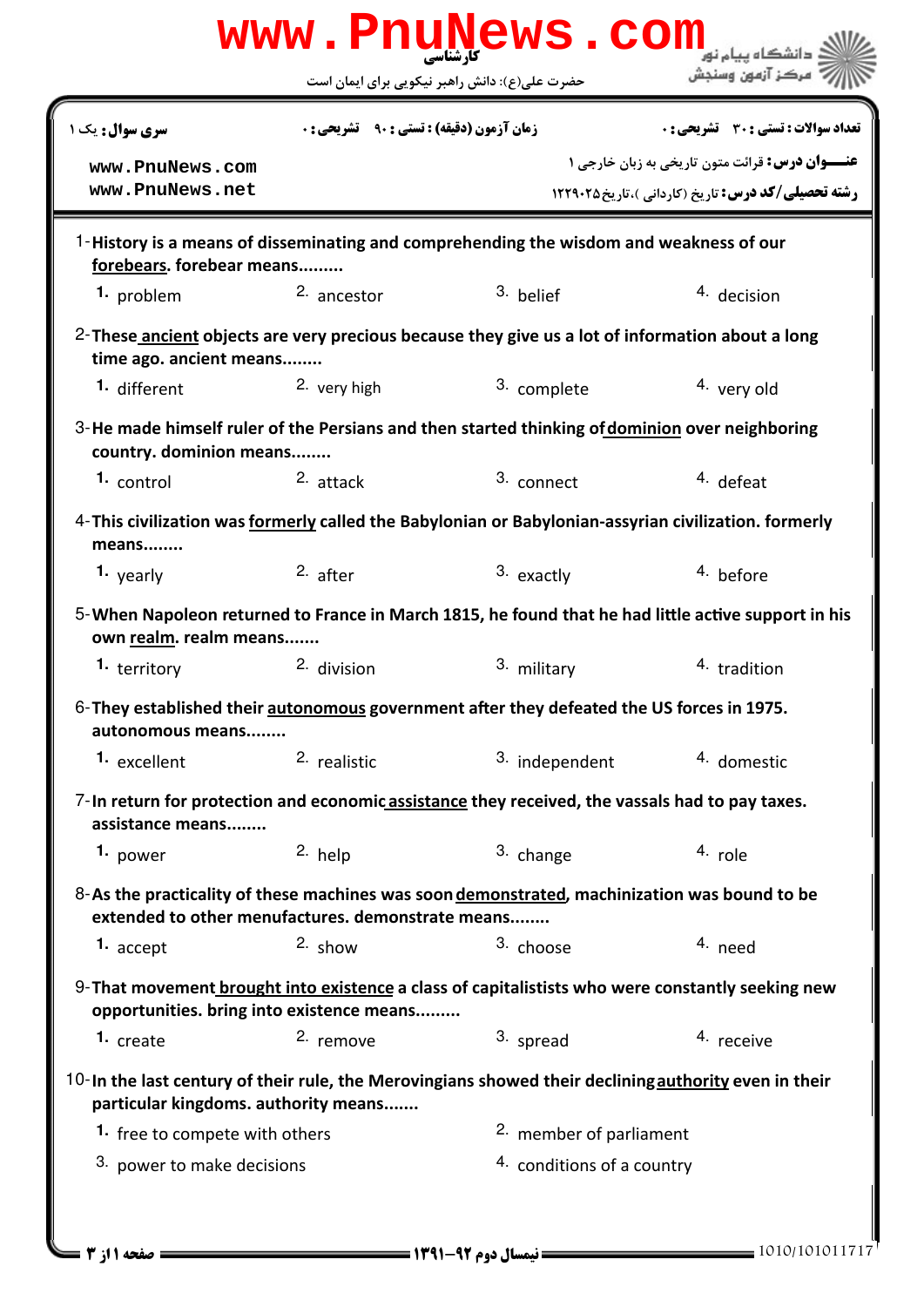| www.PnuNews.com                                                                                                                             |                                                  |                  |                                                                                                                                |  |  |  |
|---------------------------------------------------------------------------------------------------------------------------------------------|--------------------------------------------------|------------------|--------------------------------------------------------------------------------------------------------------------------------|--|--|--|
|                                                                                                                                             | حضرت علی(ع): دانش راهبر نیکویی برای ایمان است    |                  | مركز آزمون وسنجش                                                                                                               |  |  |  |
| سری سوال: یک ۱                                                                                                                              | <b>زمان آزمون (دقیقه) : تستی : ۹۰٪ تشریحی: 0</b> |                  | <b>تعداد سوالات : تستی : 30 ٪ تشریحی : 0</b>                                                                                   |  |  |  |
| www.PnuNews.com<br>www.PnuNews.net                                                                                                          |                                                  |                  | <b>عنـــوان درس:</b> قرائت متون تاریخی به زبان خارجی ۱<br><b>رشته تحصیلی/کد درس:</b> تاریخ (کاردانی )،تاریخ۲۹۰۲۵ <b>۱۲۲۹۰۲</b> |  |  |  |
| 11-It is very difficult to with people who do not know your language.                                                                       |                                                  |                  |                                                                                                                                |  |  |  |
| $1.$ occupy                                                                                                                                 | 2. decline                                       | 3. deplete       | 4. interact                                                                                                                    |  |  |  |
| 12- The word means a condition of human society that has a high level of cultural and<br>technolodical achievement.                         |                                                  |                  |                                                                                                                                |  |  |  |
| 1. civilization                                                                                                                             | 2. consultation                                  | 3. emigration    | 4. contribution                                                                                                                |  |  |  |
| 13-Darius's son and , Xerxes, determined to punish Athensn, invaded greece in 480.                                                          |                                                  |                  |                                                                                                                                |  |  |  |
| 1. neighbor                                                                                                                                 | 2. successor                                     | 3. dictator      | 4. employer                                                                                                                    |  |  |  |
| 14-Subjugated nations started to fight against the cruel  that had been forced upon them<br>and they determined to regain their freedom.    |                                                  |                  |                                                                                                                                |  |  |  |
| 1. excavation                                                                                                                               | 2. victory                                       | 3. depotism      | 4. security                                                                                                                    |  |  |  |
| 15-They admired Greek cultural achievements and preserved them for future                                                                   |                                                  |                  |                                                                                                                                |  |  |  |
| 1. destruction                                                                                                                              | <sup>2.</sup> concession                         | 3. migration     | 4. generation                                                                                                                  |  |  |  |
| 16-After thirteen years of this mission the prophet was forced to emigrate to the city of<br>Medina.                                        |                                                  |                  |                                                                                                                                |  |  |  |
| 1. carrying out                                                                                                                             | 2. capturing                                     | 3. drawing up    | 4. settling                                                                                                                    |  |  |  |
| 17-China and Britain had agreed that Hong Kong should be returned to Chinese in 1997.                                                       |                                                  |                  |                                                                                                                                |  |  |  |
| 1. creativity                                                                                                                               | 2. sovereignty                                   | 3. identity      | 4. complexity                                                                                                                  |  |  |  |
| 18-These brave men power by force and deceit, but most of them were interested in the<br>people's welfare.                                  |                                                  |                  |                                                                                                                                |  |  |  |
| 1. criticized                                                                                                                               | 2. adopted                                       | 3. purchased     | 4. seized                                                                                                                      |  |  |  |
| 19-Industrialcan be applied to specific countries and periods of the past, but the process<br>known as industrialization is still going on. |                                                  |                  |                                                                                                                                |  |  |  |
| 1. unification                                                                                                                              | <sup>2</sup> deforestation                       | 3. revolution    | 4. fortification                                                                                                               |  |  |  |
| $20$ -It is a set of basic laws or principles for a country that describe the rights and duties of its citizens.<br>It refers to            |                                                  |                  |                                                                                                                                |  |  |  |
| 1. organization                                                                                                                             | 2. exploration                                   | 3. investigation | 4. constitution                                                                                                                |  |  |  |
| 21-I think contemporary literature is quiet different from literature of the past. contemporary<br>means                                    |                                                  |                  |                                                                                                                                |  |  |  |
| <b>1.</b> معاصر                                                                                                                             | انسانی 2.                                        | 3. كىھن          | ابتدایی .4                                                                                                                     |  |  |  |
|                                                                                                                                             |                                                  |                  |                                                                                                                                |  |  |  |